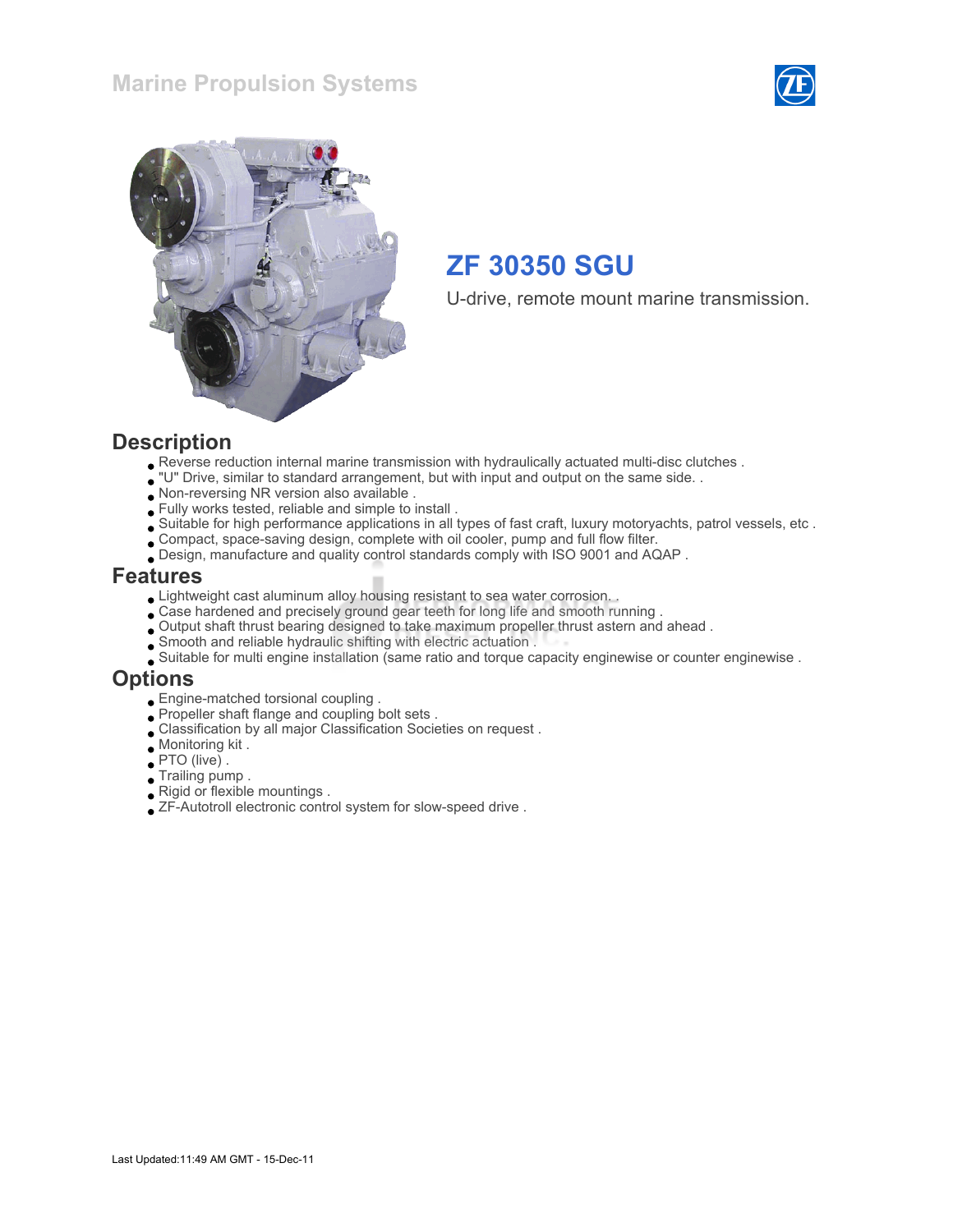## Ratings

## Light Duty

| RATIOS                                            | <b>MAX. TORQUE POWER/RPM</b> |                                                              |           |    |           | <b>INPUT POWER CAPACITY</b> |           |    |          |    |            |
|---------------------------------------------------|------------------------------|--------------------------------------------------------------|-----------|----|-----------|-----------------------------|-----------|----|----------|----|------------|
|                                                   | Nm                           | ftlb                                                         | <b>kW</b> | hp | <b>kW</b> | hp                          | <b>kW</b> | hp | kW       | hp | <b>RPM</b> |
|                                                   |                              |                                                              |           |    |           | 1200 rpm                    | 1400 rpm  |    | 1600 rpm |    |            |
| $\blacksquare$ 2.100, 4.600                       |                              | 33160 24458 3.4723 4.6564 4167 5588 4861 6519 5556 7450 1600 |           |    |           |                             |           |    |          |    |            |
| $\blacksquare$ 4.900<br>$*$ Consider Order Detter | 30000                        | 22127 3.1414 4.2126 3770 5055 4398 5898 5026 6740 1600       |           |    |           |                             |           |    |          |    |            |

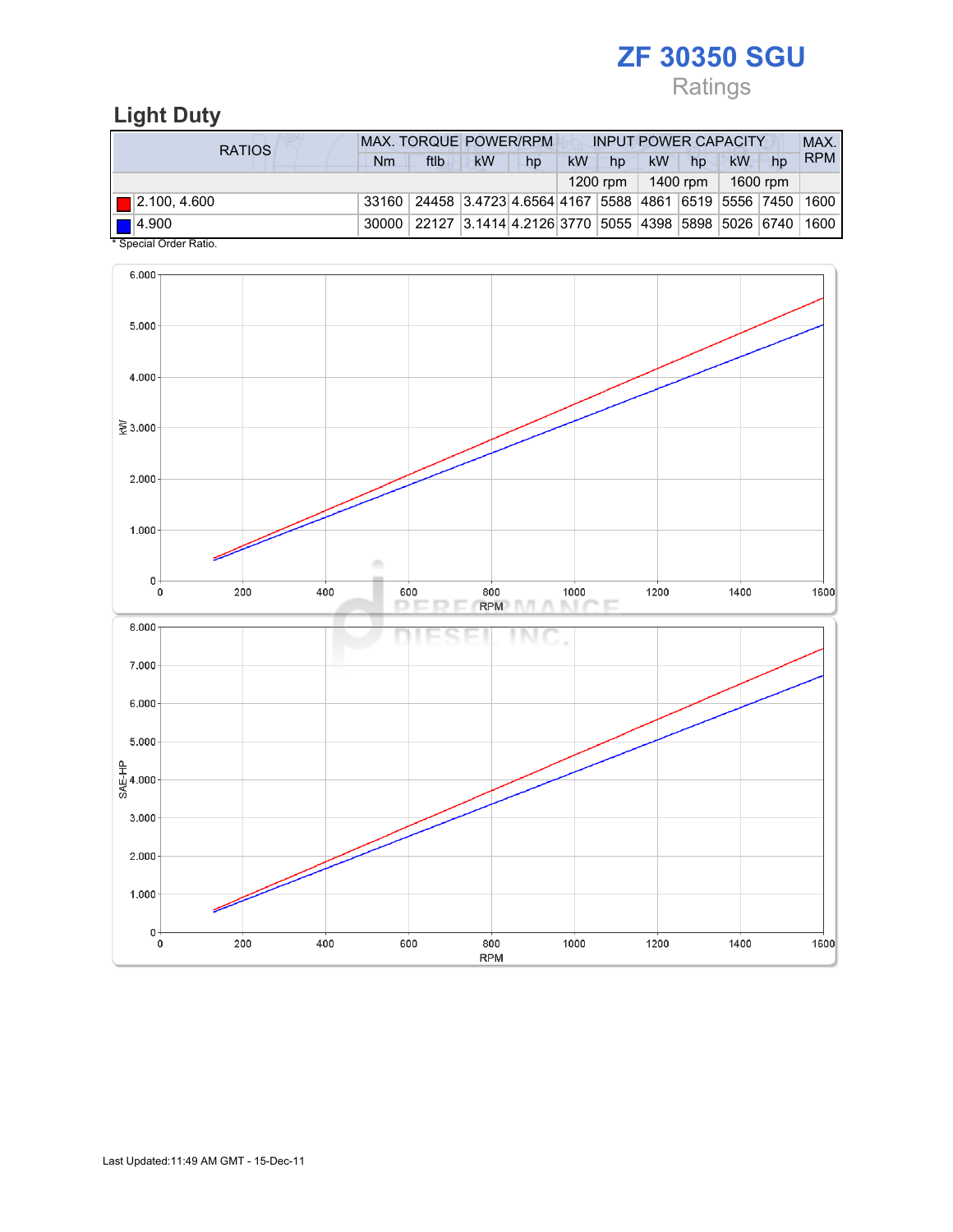# Ratings

### Medium Duty

| RATIOS                                                | <b>MAX. TORQUE POWER/RPM</b> |                                                                              |    |    |           | <b>INPUT POWER CAPACITY</b> |                                |    |    |    |            |
|-------------------------------------------------------|------------------------------|------------------------------------------------------------------------------|----|----|-----------|-----------------------------|--------------------------------|----|----|----|------------|
|                                                       | Nm                           | ftlb                                                                         | kW | hp | <b>kW</b> | hp                          | <b>kW</b>                      | hp | kW | hp | <b>RPM</b> |
|                                                       |                              |                                                                              |    |    |           |                             | 1100 rpm   1300 rpm   1570 rpm |    |    |    |            |
| $\blacksquare$ 2.100, 4.600                           | 28067                        | 20701   2.9390   3.9412   3233   4335   3821   5124   4614   6188   1570     |    |    |           |                             |                                |    |    |    |            |
| $\blacksquare$ 4.900<br>$*$ Consider Codes Definition |                              | 25393   18729   2.6590 3.5657 2925   3922   3457   4635   4175   5598   1570 |    |    |           |                             |                                |    |    |    |            |

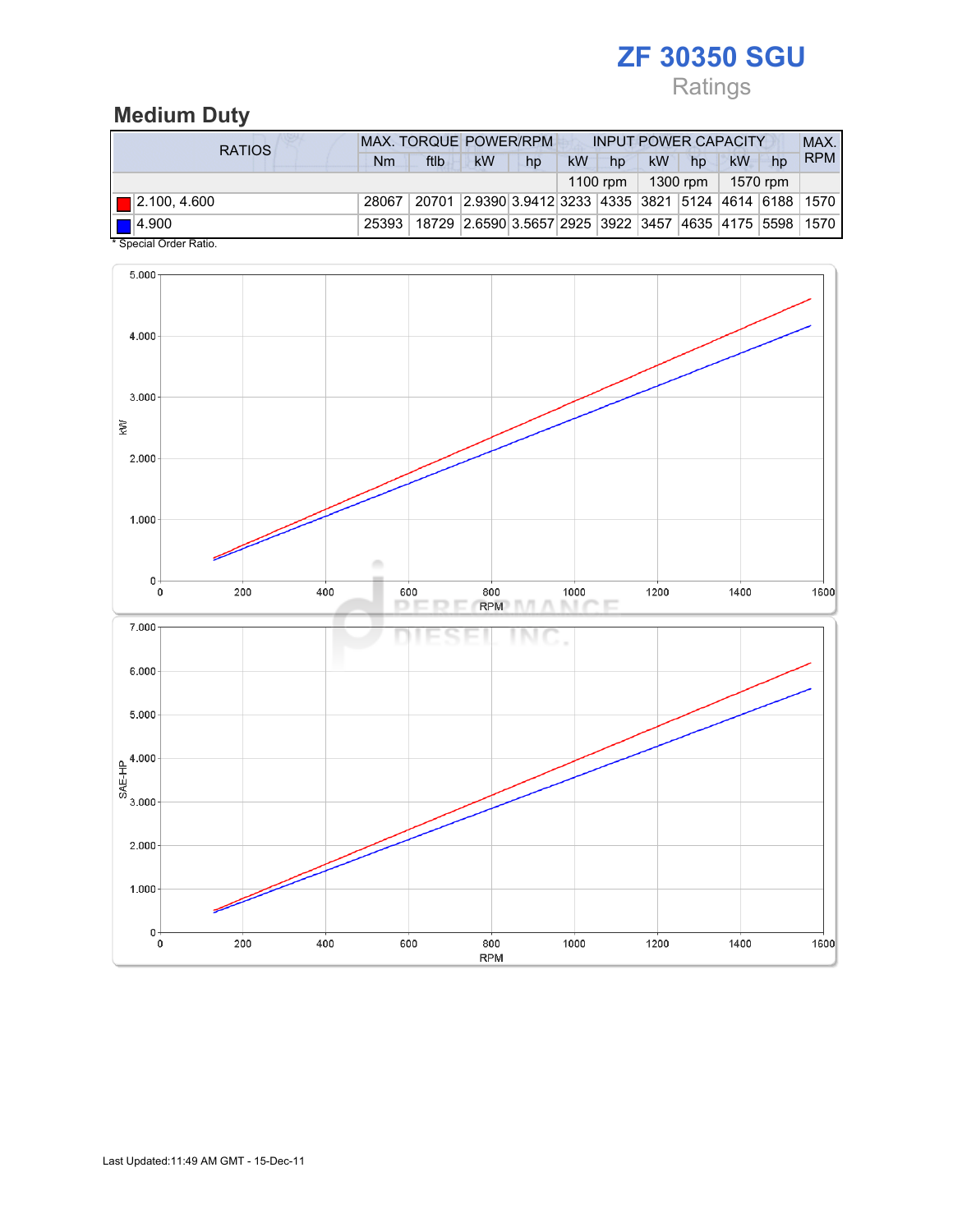# Ratings

## Continuous Duty

| RATIOS                                            | <b>MAX. TORQUE POWER/RPM</b>                                                     |      |                                                        |    |           | <b>INPUT POWER CAPACITY</b> |           |                     |    |    |            |
|---------------------------------------------------|----------------------------------------------------------------------------------|------|--------------------------------------------------------|----|-----------|-----------------------------|-----------|---------------------|----|----|------------|
|                                                   | Nm                                                                               | ftlb | <b>kW</b>                                              | hp | <b>kW</b> | hp                          | <b>kW</b> | hp                  | kW | hp | <b>RPM</b> |
|                                                   |                                                                                  |      |                                                        |    |           | 1000 rpm                    |           | 1200 rpm   1380 rpm |    |    |            |
| $\boxed{ }$ 2.100, 4.600                          | 22193   16369   2.3239   3.1164   2324   3116   2789   3740   3207   4301   1380 |      |                                                        |    |           |                             |           |                     |    |    |            |
| $\blacksquare$ 4.900<br>$*$ Consider Order Detter | 20078                                                                            |      | 14809 2.1024 2.8194 2102 2819 2523 3383 2901 3891 1380 |    |           |                             |           |                     |    |    |            |

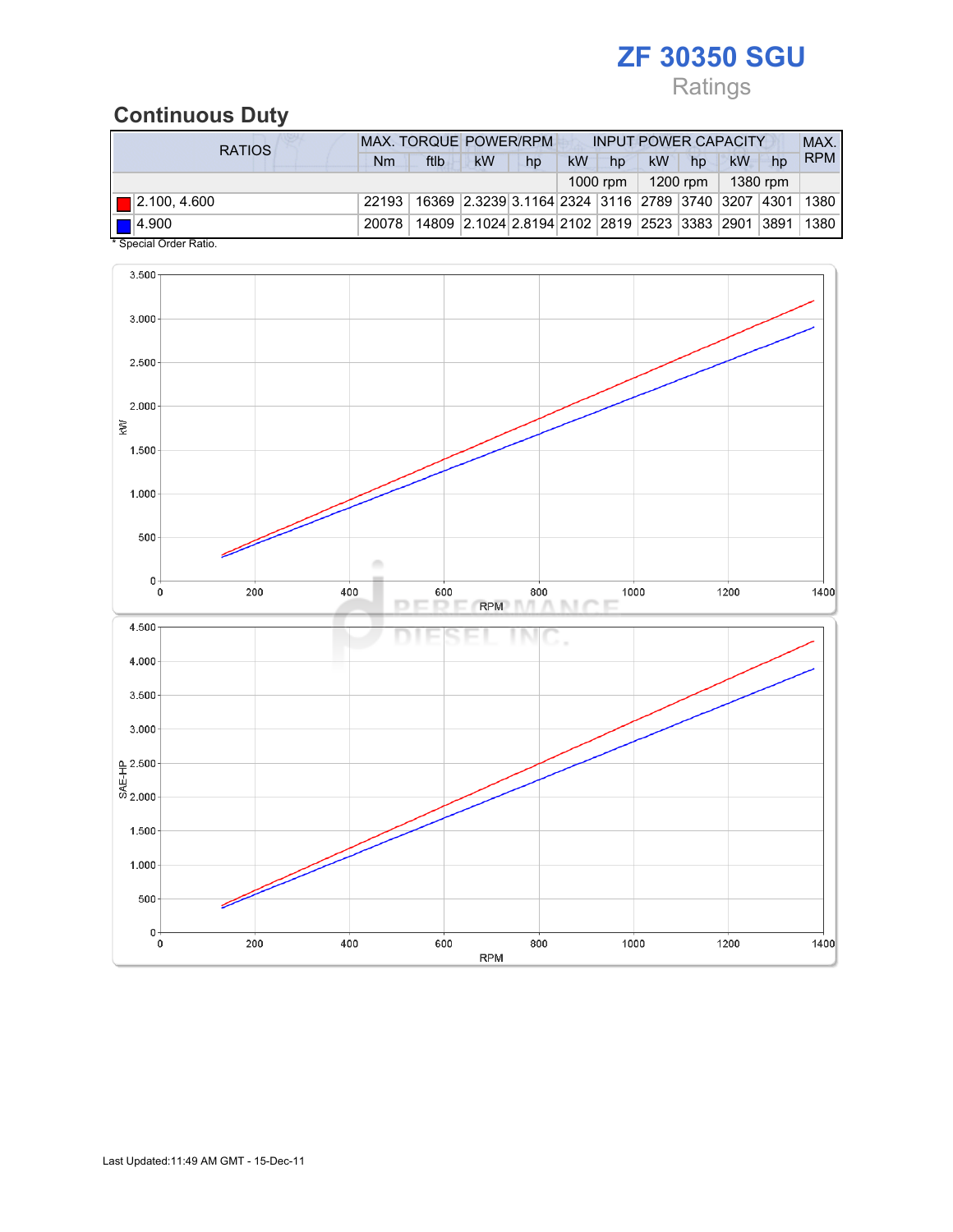



|             |                |                |                | mm (inches)    |                            |            |                |
|-------------|----------------|----------------|----------------|----------------|----------------------------|------------|----------------|
| A           | B <sub>1</sub> | B <sub>2</sub> | H <sub>1</sub> | H <sub>2</sub> |                            |            | L <sub>2</sub> |
| (43.1) 096. | 890 (35.1)     | 890 (35.1)     | 690 (27.2)     | 1,491 (58.7)   | 1,073(42.2)                | 200 (7.90) | 750 (29.5)     |
|             | Weight kg (lb) |                |                |                | Oil Capacity Litre (US qt) |            |                |
|             | 4,605 (10,131) |                |                |                | 200 (212)                  |            |                |

## Output Coupling Dimensions

|                      |  |  |  |                                                         | <b>Bolt Holes</b> |        |              |  |  |
|----------------------|--|--|--|---------------------------------------------------------|-------------------|--------|--------------|--|--|
|                      |  |  |  |                                                         | No.               |        | Diameter (E) |  |  |
| mm in mm in mm in mm |  |  |  |                                                         |                   | mm     |              |  |  |
|                      |  |  |  | 550   21.7   492   19.4   437   17.2   50.0   1.97   24 |                   | - 30.4 | 1.20         |  |  |